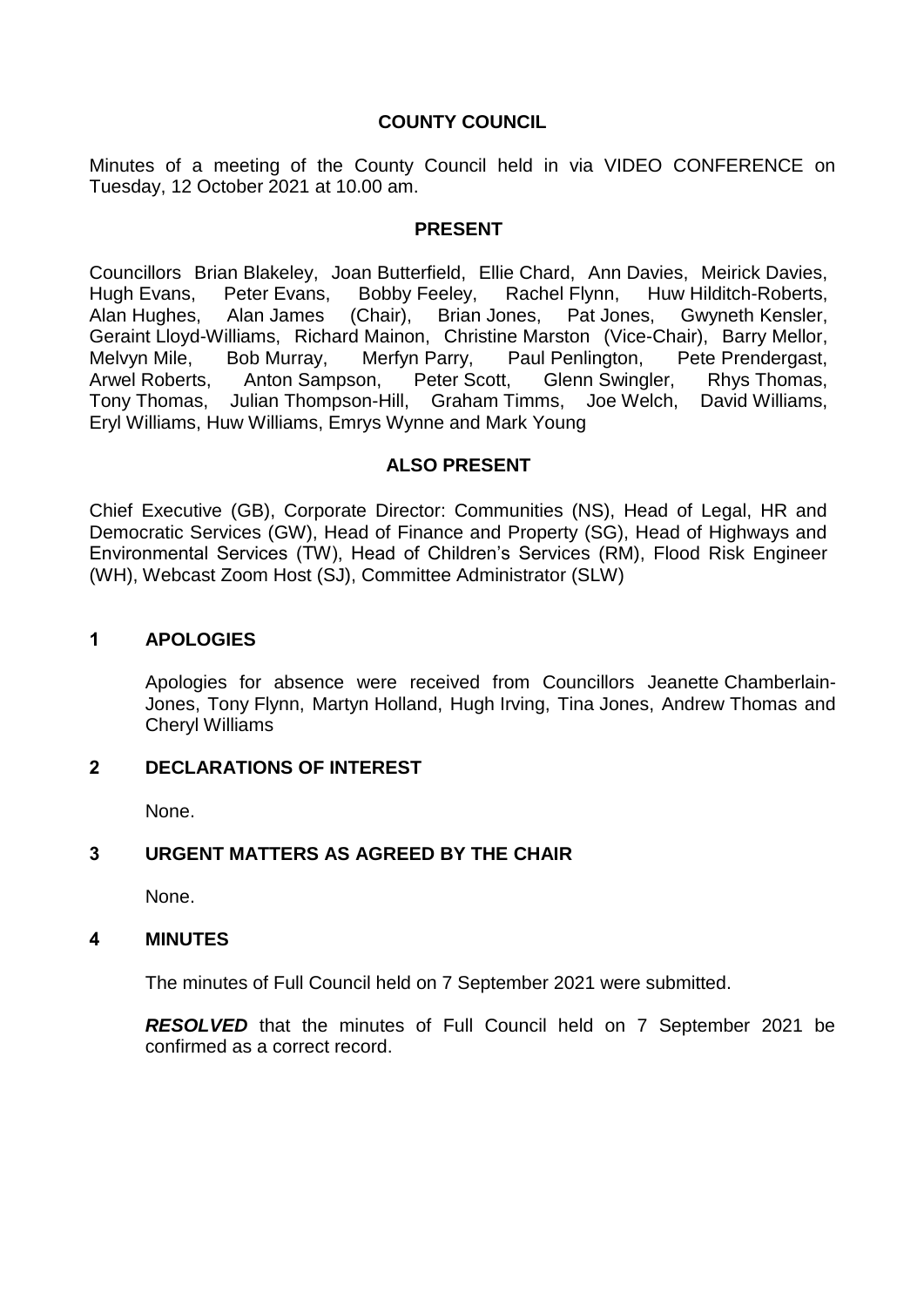## **5 9 FEBRUARY 2020 FLOOD EVENT - SECTION 19 FLOOD INVESTIGATION REPORT**

The Lead Member for Waste, Transport and the Environment, Councillor Brian Jones, introduced the 9 February 2020 Flood Event - Section 19 Flood Investigation Report (previously circulated).

On the 9th of February 2020, extensive flooding occurred across Denbighshire as a result of Storm Ciara. Council officers, as well as officers from Natural Resources Wales (NRW) and Dŵr Cymru Welsh Water, had since carried out investigations into the flooding to understand the reason why the flooding occurred, the likelihood of it happening again and to assess whether measures could be put in place to reduce flooding in future.

Keith Ivens of NRW commenced with the queries raised regarding St. Asaph. He confirmed that the event in February 2020 had been an extreme event. The new defences were constructed, built and designed on a 1 in 100 year standard of protection including allowance for climate change. What had been seen in the event analysis in Appendix B was a hydrological analysis of occurrences due to Storm Ciara.

Storm Ciara was estimated to be a 1 in 250 / 1 in 300 year event at peak flow. Immediately after the event it had been queried why there had been overtopping in one particular location. Extensive discussions had taken place with the designers, and an extensive post event modelling carried out with the designers to understand what happened in that location. It had been resolved with the designers which had led to the works which were currently being carried out in St. Asaph. The community of St. Asaph had very good protection and 370 properties had been protected which would have been flooded otherwise.

Failure of water level recorder in St. Asaph under the A55. The type of equipment installed at that location was a pressure transducer which was set with an upper and lower limit, but it had exceeded the upper limit. The pressure transducer was still in place but an additional downward facing ultrasonic level sensor was now situated on the new Spring Gardens Bridge which allowed NRW to monitor water levels and that fed into the flood forecasting model for the River Elwy

Protection of rural communities - Wigfair and Lower Denbigh Road area had been looked at as part of the St. Asaph scheme to ascertain if some of the properties along that area could be included within the scheme. At that point it had been decided it would not be possible to include the properties, as it would make the scheme uneconomical and therefore, could not take that forward. A number of the properties were offered and provided with property level protection.

There was a question mark around reviewing flood map outlines around those areas. Over the last 12/18 months NRW had been working with Welsh Government to review, update and replace the old flood maps that were available and new flood maps called Flood Risk Assessment Wales were released earlier this year which looked at all the flooding from surface water, river flooding, none main river flooding all in one location.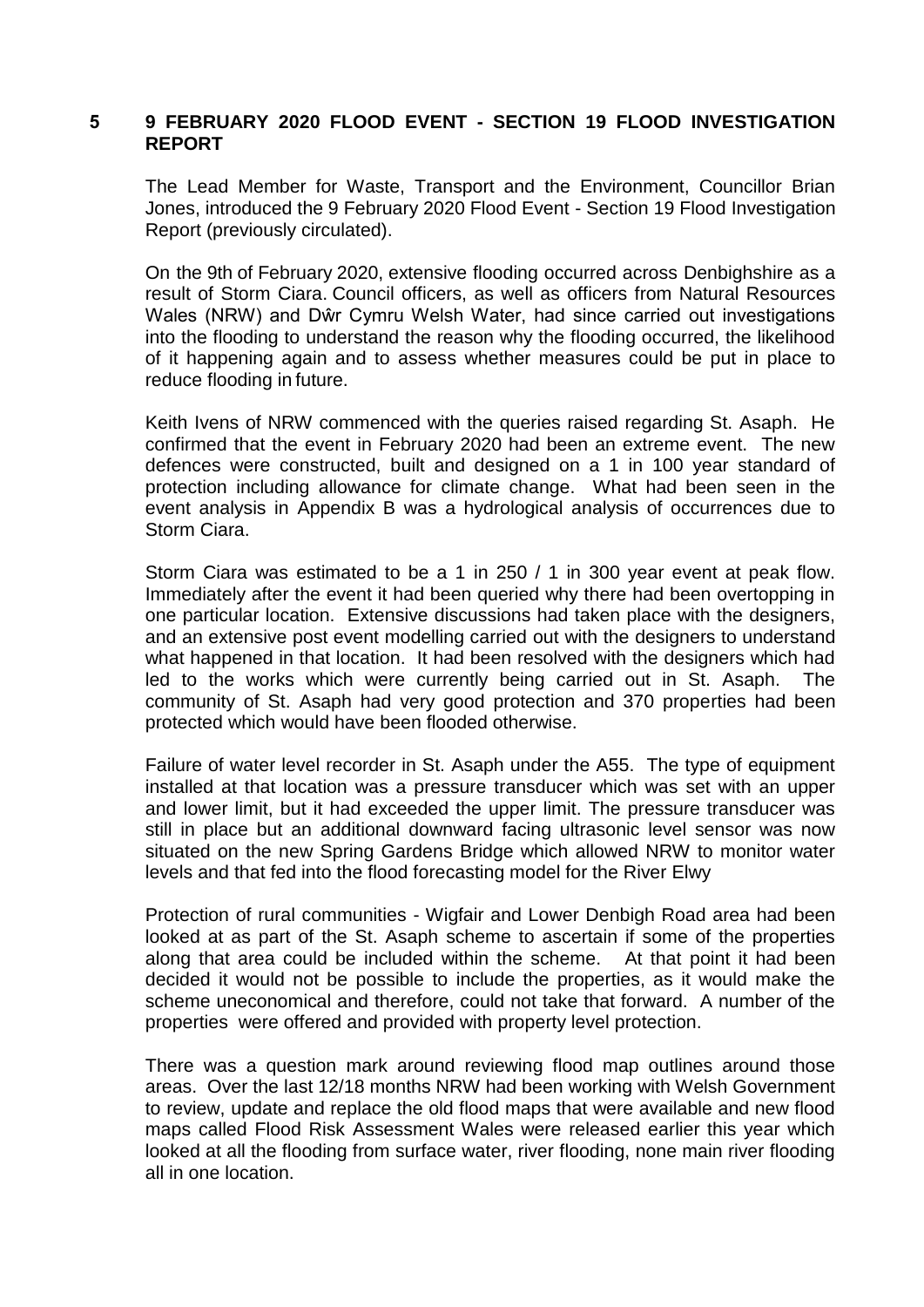Property level protection was in the NRW 1-5 year recommendation. There had been a property level protection pilot running in Llanfair TH. Results of the pilot would be assessed and would then look at other small and rural communities which would not benefit from a larger scheme and also look at other alternatives with property level protection being one of those.

Inevitably it was always difficult in smaller more rural communities to achieve the cost benefits to address and design a larger scheme which was why NRW assessed alternative options. NRW looked at trying to achieve the greatest level of protection for the greatest number of properties as possible.

The question raised regarding a valve in St. Asaph being opened – it was not actually a valve, it was a flap which had lifted and held in place so it was a gravity fed flap which required the pressure of water behind it to push it open. The inspection regime had been increased around that to ensure that during and after events it was working as it should be.

Councillor Peter Scott had sent an enquiry in to NRW regarding Glan Llyn Farm. Officers from NRW had visited Glan Llyn Farm where discussions had taken place regarding their plans which were very positive but, unfortunately, currently the window for NFM (Natural Flood Management) funding was closed so no grant funding would be available at the current time. A full response would be provided to Councillor Peter Scott.

Councillor Arwel Roberts had raised the risk in Rhuddlan. The Risk in Rhuddlan formed part of the Dee and Clwyd Strategy and there was an increasing risk due to climate change. In Rhuddlan there was a dual risk of tidal and fluvial flooding. A review had been carried out approximately two years ago but NRW were satisfied that currently everything from a tidal perspective was as it should be. NRW recognised there was an increase in storms and increase in fluvial flows and that piece of work would have been considered as part of the additional work in St. Asaph. A full response would be provided to Councillor Arwel Roberts.

Regarding insurance, it had been recognised that those properties affected by flooding did have either increased premiums or larger amount they have to pay out before the insurance would provide additional funding. NRW advised that if residents were living in a flood risk area and had been affected by flooding then they should have discussions with the insurance companies but also contact the National Flood Forum who were a National Charity. The National Flood Forum would be able to provide independent advice but there was also the Flood Re Scheme which could help to provide advice for people having difficulties regarding insurance. It was up to an individual insurer if they chose to insure a property and they would consider the risk associated with it. The insurers would not necessarily look at NRW flood maps and would make the decision themselves. NRW were not involved with how insurers determined their premiums.

Issues in Llanynys was within the medium term recommendation list which would be addressed between 1 – 5 years. It had been very challenging as flooding had taken place on 9 February 2020 and then the country had been put into lockdown in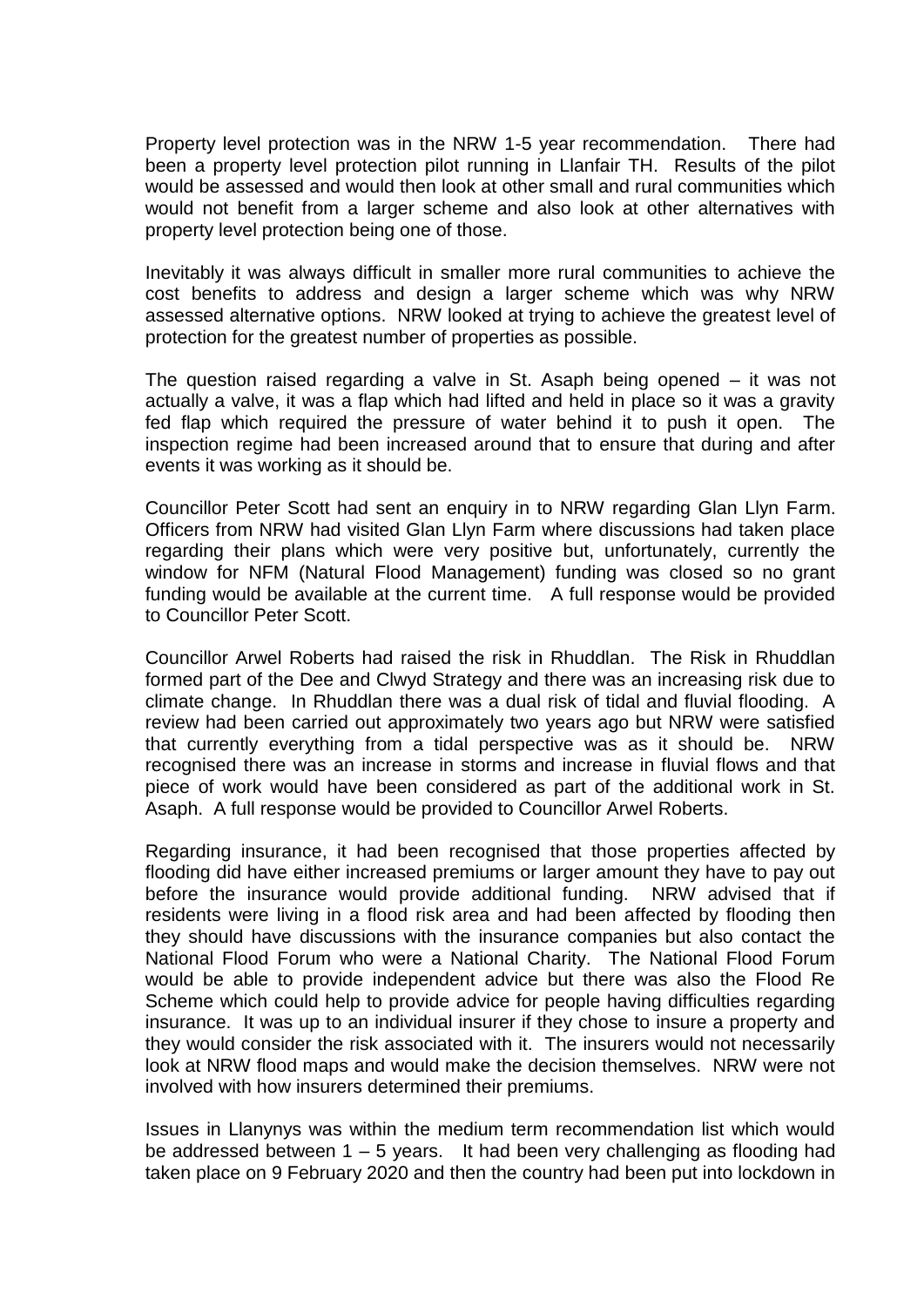March 2020. Many people were working from home, home schooling and it had to be considered it was not an excuse but had to consider all the recommendations and the work which had been achieved. It continued to be a challenge and NRW were also seeing challenges around contractors, suppliers providing information and getting information from consultants etc., who were also in lockdown. It had also been very difficult getting surveyors out on site. NRW were following Welsh Government guidelines which, obviously had a lot of restrictions, how they were operating and as well as protecting staff needed to protect the community also. More work needed to be carried out in Llanynys as that issue had not been addressed and it was on the medium term list but a full response would be provided to Councillor Merfyn Parry.

Flood Risk Activity Permits were in place for any works on a main river or within seven metres of the river bank. Any structure that needed to go over or under the main river required a Flood Risk Activity Permit and assess what impact it had on flood risk elsewhere but also in terms of the environmental impact eg: fisheries, biodiversity, ecology etc., of the river system. There was a process for a permit application and if anyone worked on main rivers they would need to apply to NRW for that permit. If they were working on none main river then that permit would be issued through the Local Authority. A legal process needed to be followed to obtain a permit.

Flood Risk across the county was a concern for both the Local Authority and NRW but the National Flood Management Project looked at the catchment (Clwyd catchment included the Rivers Clwyd, Elwy and Dee). NRW were looking at ways flow could be held back in the catchment which could have some benefit to the communities downstream. NRW were pro-active but had to bear in mind with the impact of climate change, things seemed to be getting worse not better, so there was only so much which could be done to counteract nature.

Keith Ivens confirmed NRW had programmes, medium and long term plans which were 5-10 years ahead looking at a number of defences, existing schemes and looking at the current standard of protection. With the latest climate change projections, NRW were reviewing those to ascertain if they were still fit for purpose for now and in the future. Where any improvement works or upgrades were taking place, the impact of climate change would be considered as part of that, and the predicted increases in flows and levels would also be factored into the work.

The Chief Executive confirmed the responsibility to flooding was an emergency planning issue. A report would be presented to all Members once amendments were made to existing practices. The Chief Executive would brief the Lead Member for Emergency Planning, Councillor Mark Young, imminently whereupon a decision would be made how to take that forward in terms of engaging with the wider membership.

The Local Authority were in the process of constructing another coastal defence scheme to address the risk of flooding in future in Prestatyn and Rhyl.

Keith Ivens was thanked for attending and responding to questions put forward by Members.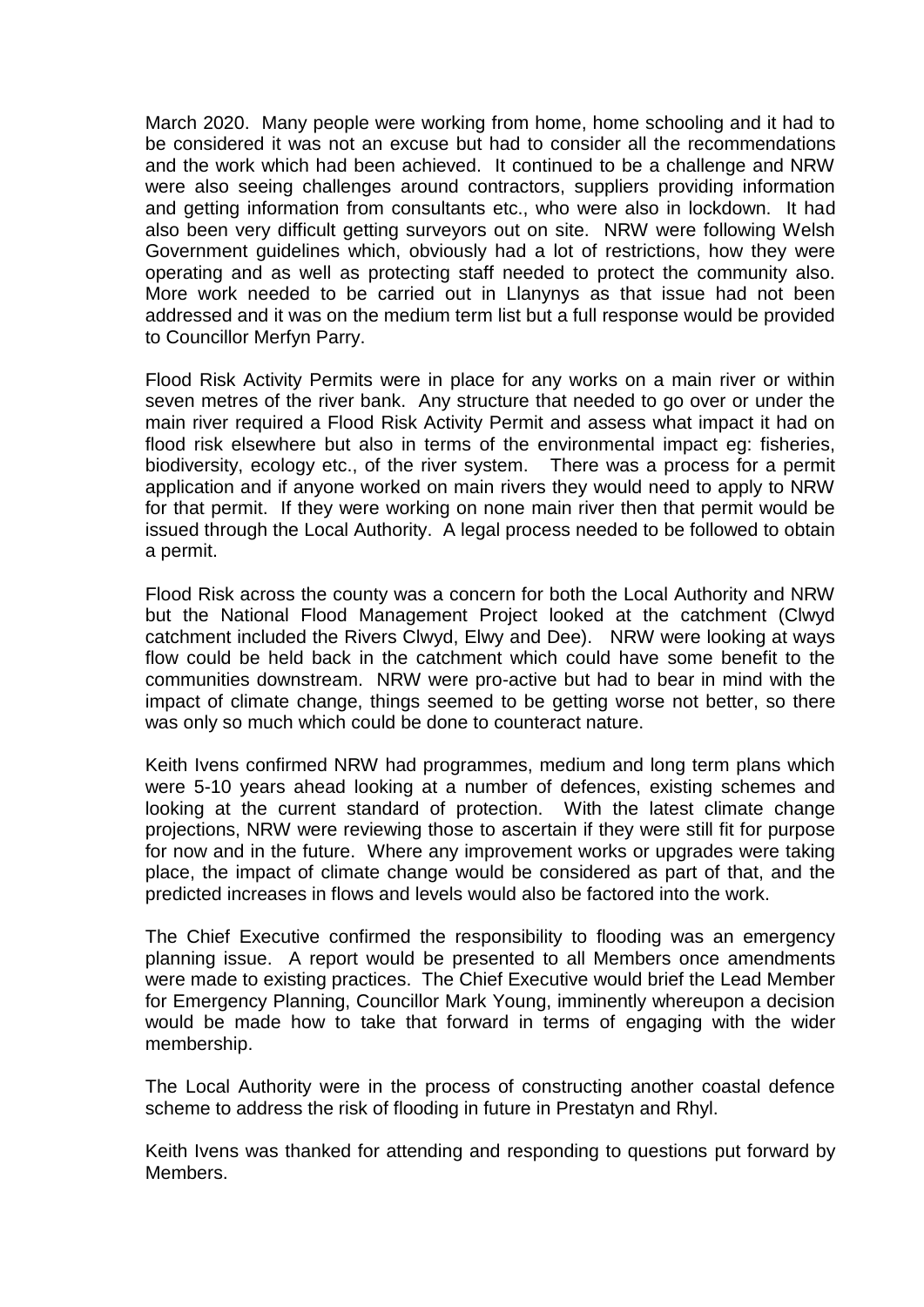Proposed by Councillor Brian Jones, seconded by Councillor Peter Scott to accept the report.

A vote took place and it was unanimously agreed to accept the report.

## **RESOLVED** that:

- (i) Members consider the flood investigation report and provide feedback and comments.
- (ii) The Council seeks assurance from Natural Resources Wales that the recommendations identified in Natural Resources Wales' flood investigation reports will be carried out

# **6 NOTICE OF MOTION**

Notice of Motion put forward by Councillor Paul Penlington on behalf of the Plaid Cymru Group for consideration by Full Council:

'In order to reduce staff shortages, and to ensure our most frail and vulnerable citizens are properly cared for, this council writes to the UK Gov asking that social care workers are urgently designated as skilled workers so they meet the entry requirements of the post-Brexit points-based immigration system introduced in January 2021.'

The Lead Member for Well-being and Independence, Councillor Bobby Feely responded. Councillor Feeley thanked the Plaid Cymru Group for presenting the Notice of Motion at Full Council as it highlighted the alarming shortage of social care workers. The legislation referred to was yet another obstacle to add to the difficulties of recruiting and retaining social care staff at this time, not only in Denbighshire but across Wales and the UK.

Councillor Feeley expressed outrage that social care workers were not designated as skilled workers and as a consequence did not meet the entry requirements of the post-brexit points based immigration system introduced in January 2021 referred to in the Notice of Motion.

The Notice of Motion had given Councillor Feeley the opportunity to inform members about the hard work which had gone on in the background as soon as the Governments intentions were publicised. DCC Cabinet and Officers as far back as 2019 had been engaged in discussions with the Welsh Government and the Home Office on this point.

Through the Welsh Local Government Association and the Association of Director of Social Services Cymru, DCC contributed to and endorsed the Welsh NHS Confederation Policy response to the UK Government future skills based immigration system, the White Paper, which was in September, 2019. The report highlighted that the new laws would have a negative impact on the social care workforce which had already been experiencing serious shortages and difficulties in recruiting new staff. Councillor Feeley confirmed she would share the report with all members following the Full Council meeting.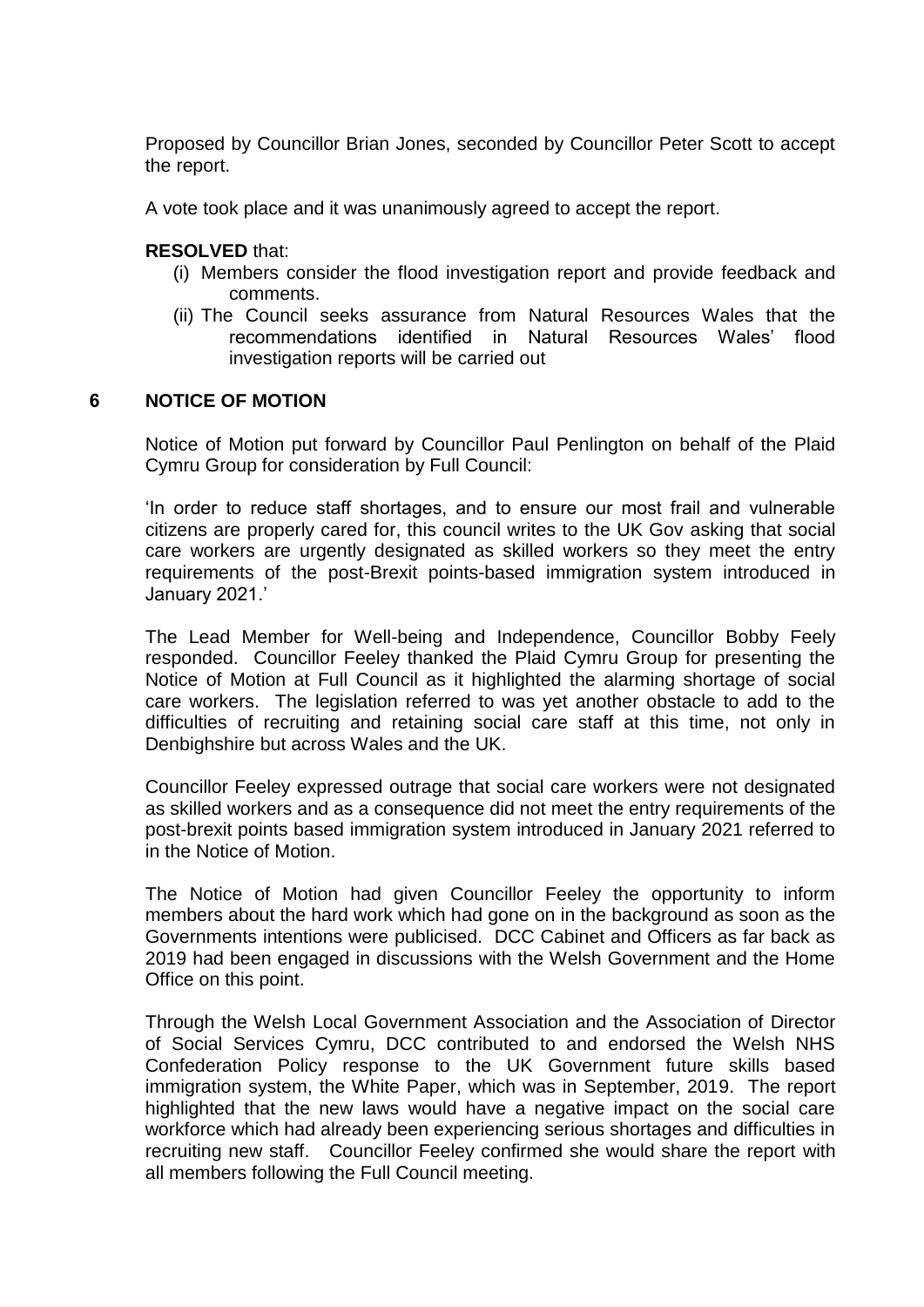In addition, the Director of Social Services, Nicola Stubbins, in her role as President of the Association of Director of Social Services Cymru at that time issued a press statement in September of last year calling for care workers to be included on the shortage occupation list. Again, Councillor Feeley confirmed she would share a copy of the press statement with all members following the Full Council meeting.

Despite all of these efforts, the new immigration system was introduced without designating social care workforce as skilled and I am not hopeful that Denbighshire alone now calling on the UK Government would have the desired effect.

Councillor Feeley gave Full Council her assurance that DCC through Officers and Members were working with Welsh Government and Westminster on the bigger issue of how to have a social care system which was dignified and sustainable and acknowledged the valuable role of all those who worked in the sector.

Councillor Paul Penlington proposed the Notice of Motion, seconded by Councillor Meirick Lloyd Davies.

At this juncture, Councillor Paul Penlington requested a recorded vote. The Head of Legal, HR and Democratic Services confirmed that 5 members present were required to support a recorded vote. 6 Members raised their hands in support of a recorded vote.

The vote took place and the result was as follows –

FOR – Councillors Brian Blakeley, Joan Butterfield, Ellie Chard, Ann Davies, Meirick Lloyd Davies, Hugh Evans, Bobby Feeley, Huw Hilditch-Roberts, Alan Hughes, Alan James (Chair),Brian Jones, Pat Jones, Gwyneth Kensler, Richard Mainon, Christine Marston, Barry Mellor, Melvyn Mile, Bob Murray, Merfyn Parry, Paul Penlington, Peter Prendergast, Arwel Roberts, Peter Scott, Glenn Swingler, Tony Thomas, Rhys Thomas, Julian Thompson-Hill, Graham Timms, David G. Williams, Emrys Wynne and Mark Young. (31)

AGAINST – 0

ABSTAIN - 0

*RESOLVED that the Notice of Motion be passed and that this council writes to the UK Government asking that social care workers are urgently designated as skilled workers so they meet the entry requirements of the post-Brexit points-based immigration system introduced in January 2021*

# **7 COUNTY COUNCIL FORWARD WORK PROGRAMME**

The Head of Legal, HR and Democratic Services introduced the Council's Forward Work Programme, together with the Council Briefing Forward Work Programme (previously circulated).